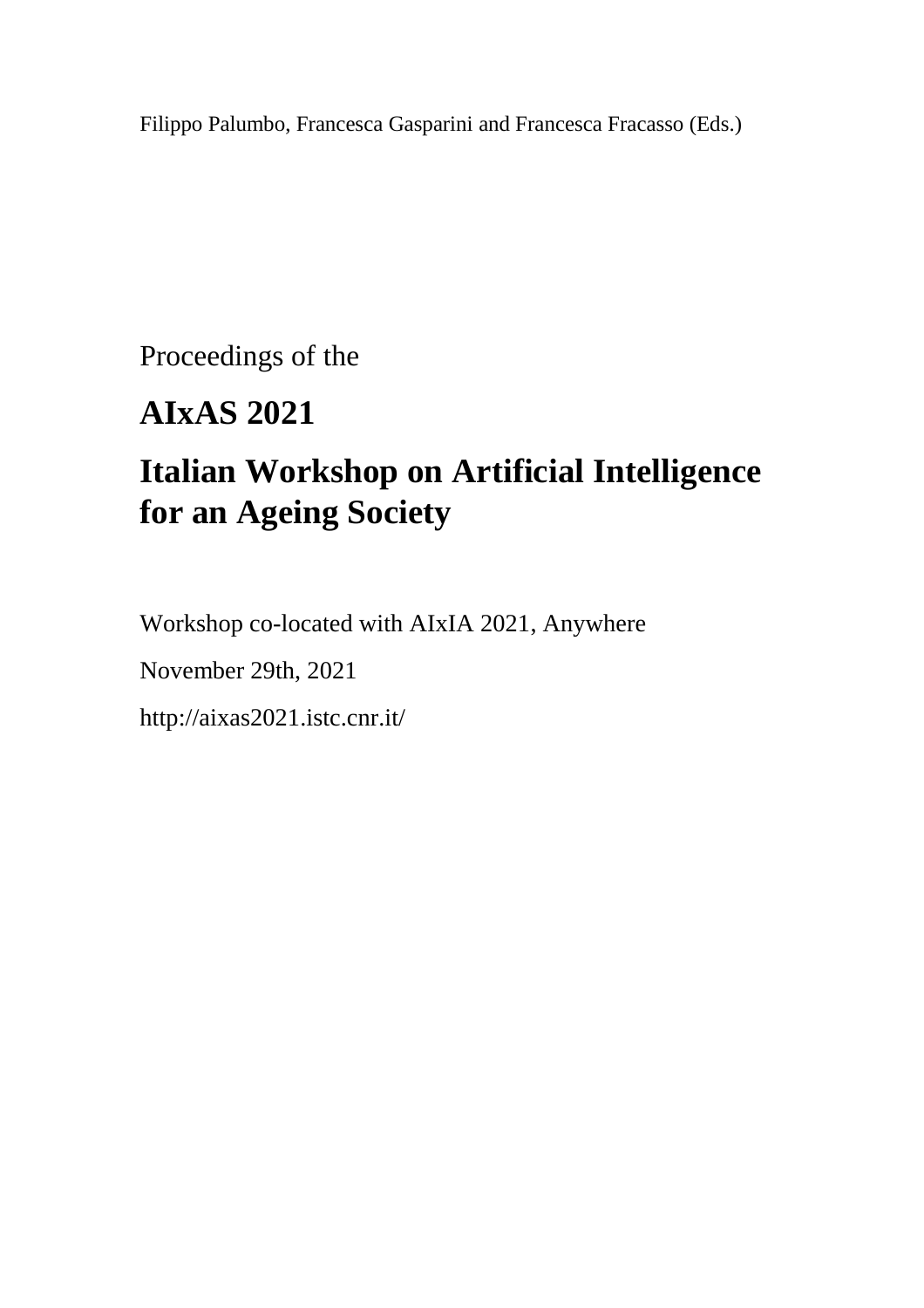Copyright © 2021 for the individual papers by the papers' authors. Copying permitted for private and academic purposes. This volume is published and copyrighted by its editors.

*Editors' addresses:* 

Filippo Palumbo https://www.isti.cnr.it/en/about/people-detail/263/Filippo\_Palumbo CNR - Consiglio Nazionale delle Ricerche Istituto di Scienza e Tecnologie dell'Informazione "Alessandro Faedo" Area della Ricerca CNR di Pisa Via G. Moruzzi, 1 56124 PISA - Italy [filippo.palumbo@isti.cnr.it](mailto:filippo.palumbo@isti.cnr.it)

Francesca Gasparini https://mmsp.unimib.it/francesca-gasparini/ DISCo (Department of Informatics, Systems and Communication) University of Milan-Bicocca Viale Sarca, 336 20126 MILAN - Italy francesca.gasparini@unimib.it

Francesca Fracasso https://istc.cnr.it/en/people/francesca-fracasso CNR - Consiglio Nazionale delle Ricerche Istituto di Scienze e Tecnologie della Cognizione Via San Martino della Battaglia, 44 00185 ROME - Italy francesca.fracasso@istc.cnr.it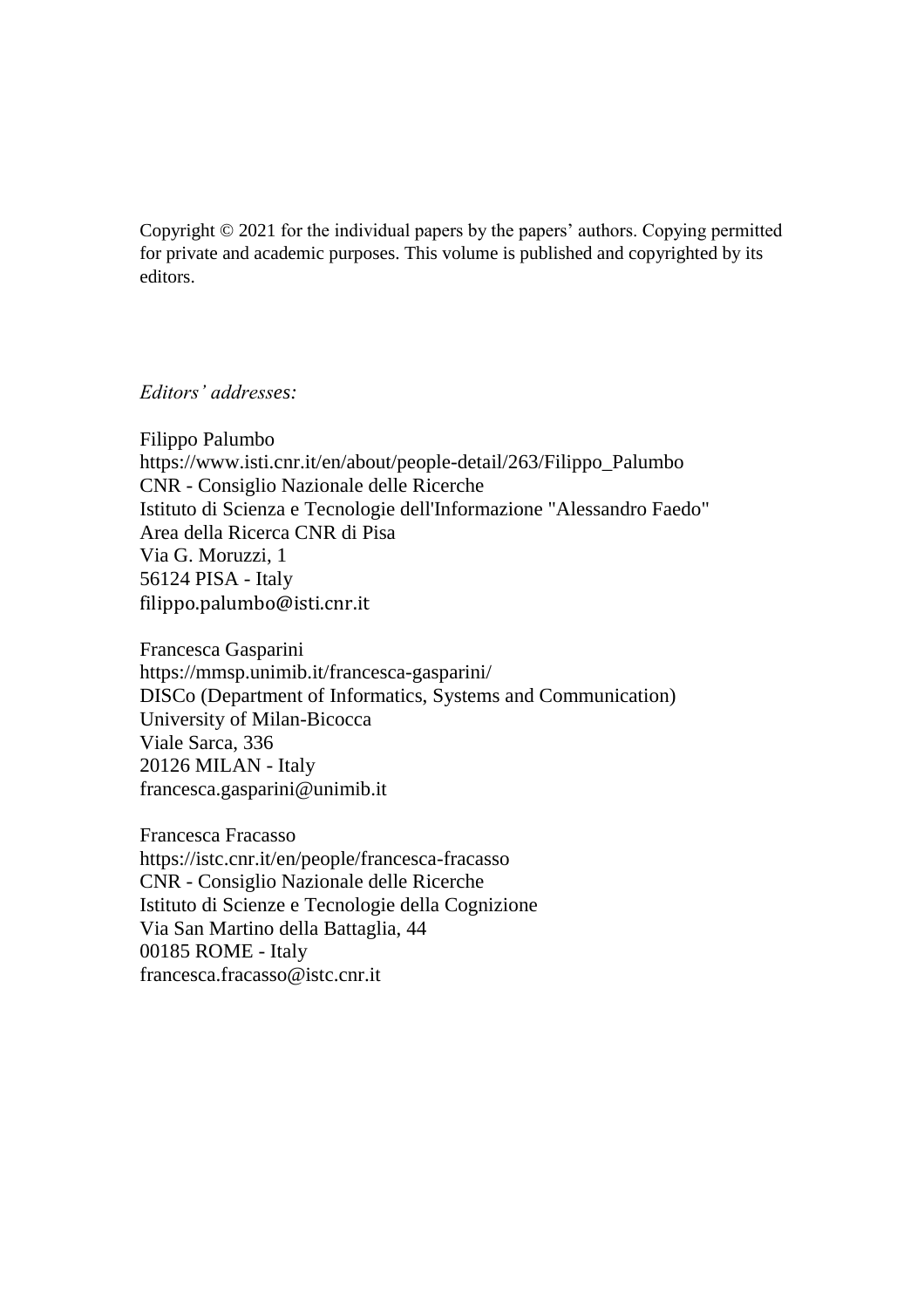### **Preface**

This volume contains the papers presented at AIxAS 2021, the second edition of the Italian Workshop on Artificial Intelligence for an Ageing Society (http://aixas2021.istc.cnr.it/), held within the 20th International Conference of the Italian Association for Artificial Intelligence (AIxIA 2021), on November 29th, 2021.

The aim of this series of workshops is to bring together researchers interested in different aspects of Artificial Intelligence for an Ageing Society. The working group "Artificial Intelligence for Ageing Society" has previously organized several Workshops on Technological Challenges and Scenarios for the Ageing Society in Brescia, Palermo, Torino, Genoa, Bari, Trento, Rende and online to discuss about technological roles and opportunities for Artificial Intelligence in the Ageing Society domain. Capitalizing from these activities, the group is establishing a stable forum on the topic and organized the this workshop with the goal of collecting contributions, ideas and new scientific and technological scenarios, as well as to discuss and disseminate results on Artificial Intelligence for Aging Society.

Artificial Intelligence (AI) methods and techniques have and will have a pivotal role, due to the advanced goals of the discipline and its inner cross-disciplinary attitude, in order to deliver innovative and impacting results and related technologies. The development of new AI-based solutions to support and help older adults, as well as those close to them, to cope with the changes of ageing and cognitive decline represents one of the most advanced ICT areas in the AI field. Nevertheless, facing the problems of an ageing society requires a crossdisciplinary approach, too. For this reason, the transition from a workshop focused on Artificial Intelligence for Ambient Assisted Living, as in previous years, to a more pervasive workshop on Artificial Intelligence for an Aging Society became urgent to better reflect the multifactorial nature of aging process and the multidisciplinary efforts needed to face with it.

This year, each paper was reviewed by at least two members of the Program Committee of the Workshop, and based on their recommendations, 7 documents have been selected for publication and presentation at AIxAS2021. In addition, the workshop was enriched by the valuable participation of Gabriella Cortellessa as invited speaker. We sincerely thank all members of the AIxAS Program Committee for their effort in the review process that was fundamental for maintaining the high scientific level of the workshop. We thank the AIxIA council, who trusted us to organize AIxAS2021, and all the researchers of the AI community who supported this event by submitting their work and actively participating in this unusual but extremely fruitful and inspiring online form.

March 2022

*Filippo Palumbo, Francesca Gasparini and Francesca Fracasso*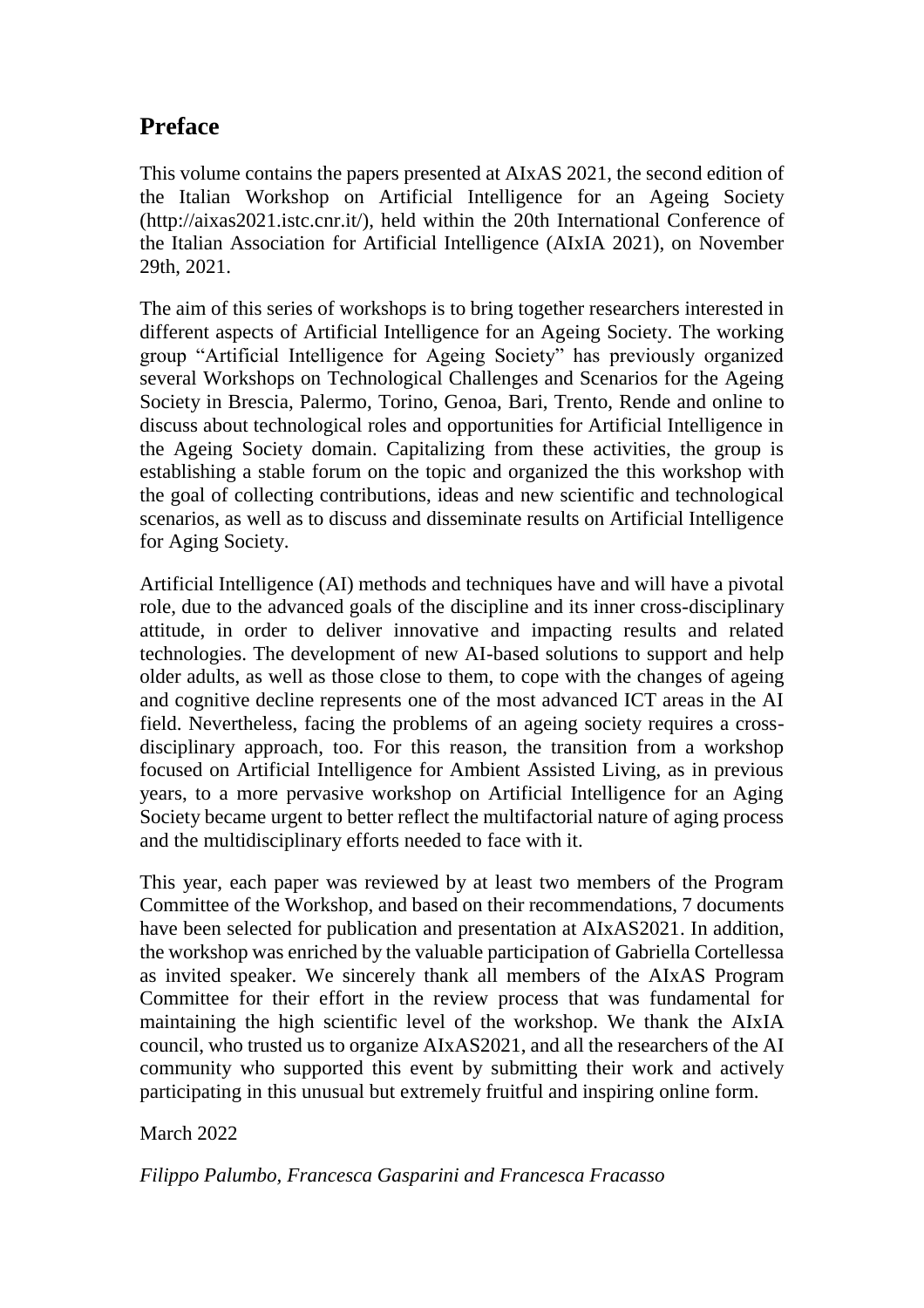## **Workshop Organization**

## **Chairs**

| Filippo Palumbo     | ISTI-CNR, Pisa, Italy      |
|---------------------|----------------------------|
| Francesca Gasparini | DISCo UNIMIB, Milan, Italy |
| Francesca Fracasso  | ISTC-CNR, Rome, Italy      |

## **Program Committee**

| Paolo Barsocchi           | ISTI-CNR, Pisa, Italy                           |
|---------------------------|-------------------------------------------------|
| Alberto Borghese          | University of Milan, Milan, Italy               |
| Niccolò Casiddu           | Università degli Studi di Genova, Genova, Italy |
| Flavio S. Correa Da Silva | University of Sao Paulo, Brazil                 |
| Gabriella Cortellessa     | ISTC-CNR, Roma, Italy                           |
| Riccardo De Benedictis    | ISTC-CNR, Roma, Italy                           |
| Stefano Ferilli           | University of Bari, Bari, Italy                 |
| Francesca Fracasso        | ISTC-CNR, Roma, Italy                           |
| Francesca Gasparini       | DISCo UNIMIB, Milan, Italy                      |
| Marta Giltri              | UNIMIB, Milan, Italy                            |
| Alessandro Leone          | IMM-CNR, Lecce, Italy                           |
| Andrea Orlandini          | ISTC-CNR, Roma, Italy                           |
| Filippo Palumbo           | ISTI-CNR, Pisa, Italy                           |
| Aurora Saibene            | UNIMIB, Milan, Italy                            |
| Eloisa Vargiu             | Eurecat – BDigital, Spain                       |
| Giuseppe Vizzari          | DISCo MMSP, Milan, Italy                        |
|                           |                                                 |